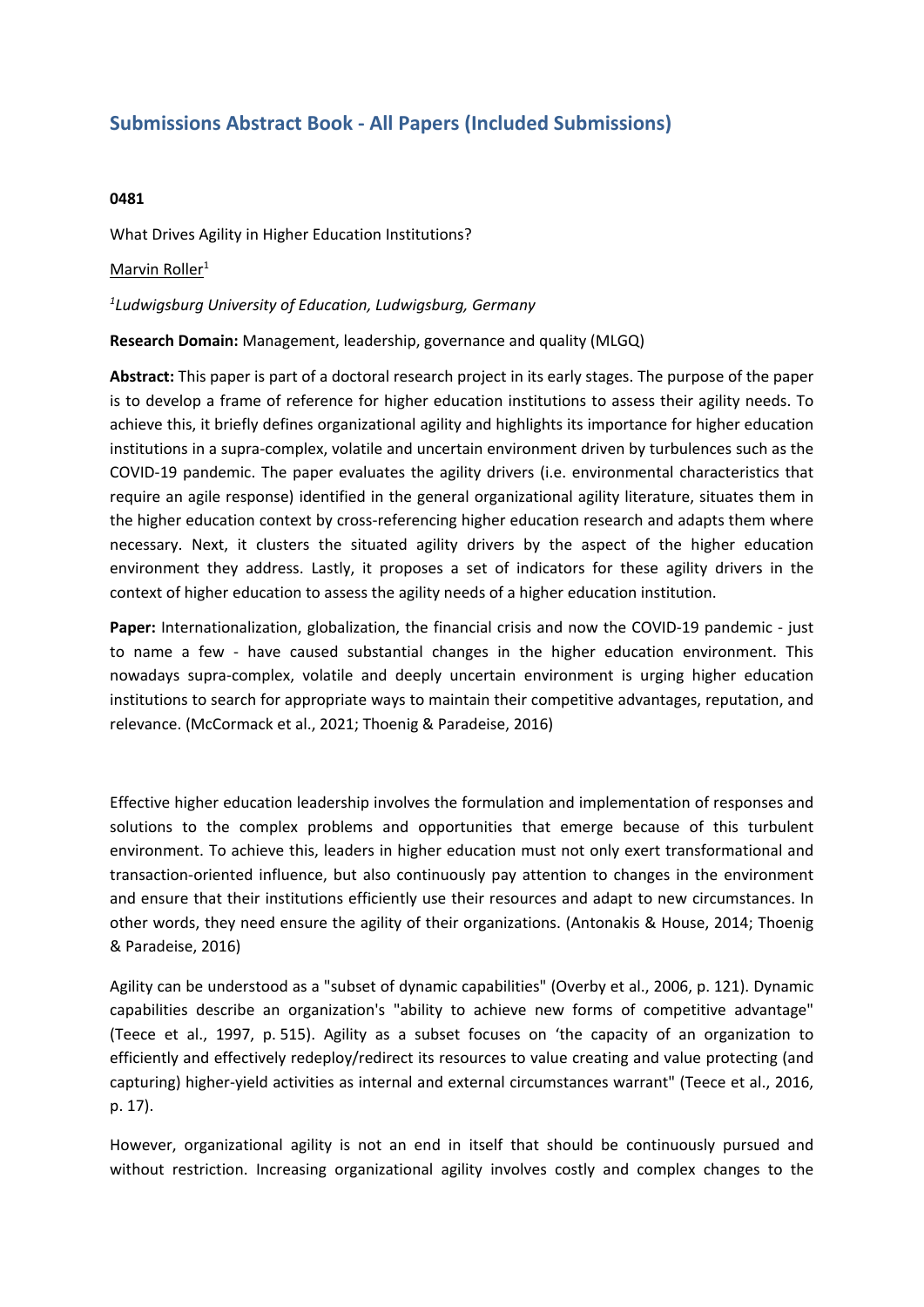organization and (partially) sacrificing leanness and efficiency for flexibility and adaptability. Therefore, it is <sup>a</sup> crucial managerial capability to determine how much agility is needed in <sup>a</sup> given environment. (Teece et al., 2016).

As part of my early doctoral research, this paper aims to develop <sup>a</sup> set of indicators for higher education leaders to assess the agility needs of their institutions.

According to Zhang and Sharifi (2000), for <sup>a</sup> higher education institution to "become agile" it needs to determine

- 1. its agility needs and its current agility level;
- 2. the agile capabilities required;
- 3. and the practices and tools which could bring about those capabilities.

Therefore, for <sup>a</sup> higher education institution to become agile it firstly has to determine its agility needs. To determine these, the institution is required to assess its agility drivers accurately.

Agility drivers are changes in an organization's dynamic environment that urges its management to redirect the organization's resources to maintain its competitive advantages and relevance. (Walter, 2021; Zhang & Sharifi, 2000)

Organizational agility research identified <sup>a</sup> wealth of such agility drivers. For example, Zhang and Sharifi (2000) identified 32 drivers for manufacturing companies, van Oosterhout et al. (2006) identified 23 for the logistics, finance, utilities and telecommunication sectors, and Walter (2021) summarized 32 general drivers.

However, as most of those drivers were originally identified for sectors other than higher education, it is necessary to evaluate and contextualize them in relation to the higher education sector. While some drivers like "increasing expectation of quality" (van Oosterhout et al., 2006, p. 135) are sector agnostic, other drivers such "manufacturing process complexity" (Zhang & Sharifi, 2000, p. 502) need to be transformed into for example "complexity of teaching/learning arrangements", while <sup>a</sup> third set of drivers such as "Industry-academia collaborations" (Menon & Suresh, 2020, p. 565) are specific to the higher education context.

Due to the number of agility drivers and their inconsistent clustering in the literature, it is necessary to re-cluster the identified drivers to facilitate their analysis. The paper proposes <sup>a</sup> clustering based on the affected aspect of the organizational environment. Firstly, the drivers can be clustered into internal and external drivers. Internal drivers include for example changes in the expectations of the academic staff; external drivers include for example an "increasing expectation of quality" by students. Next, the external environment drivers can be further divided into the competitive (micro) environment drivers (e.g. new educational offerings such as MOOCs, changes in student expectations, etc.), drivers in the general (macro) environment (e.g. new technologies such as learning analytics, increase of inclusion) and drivers in the higher education market itself (for example increase in student numbers, higher education market segmentation). Finally, the paper operationalizes the agility drivers by proposing one or more indicators for each agility driver.

The paper contributes to the ongoing discussion on higher education agility by providing higher education researchers <sup>a</sup> framework for comparing the agility needs of different higher education